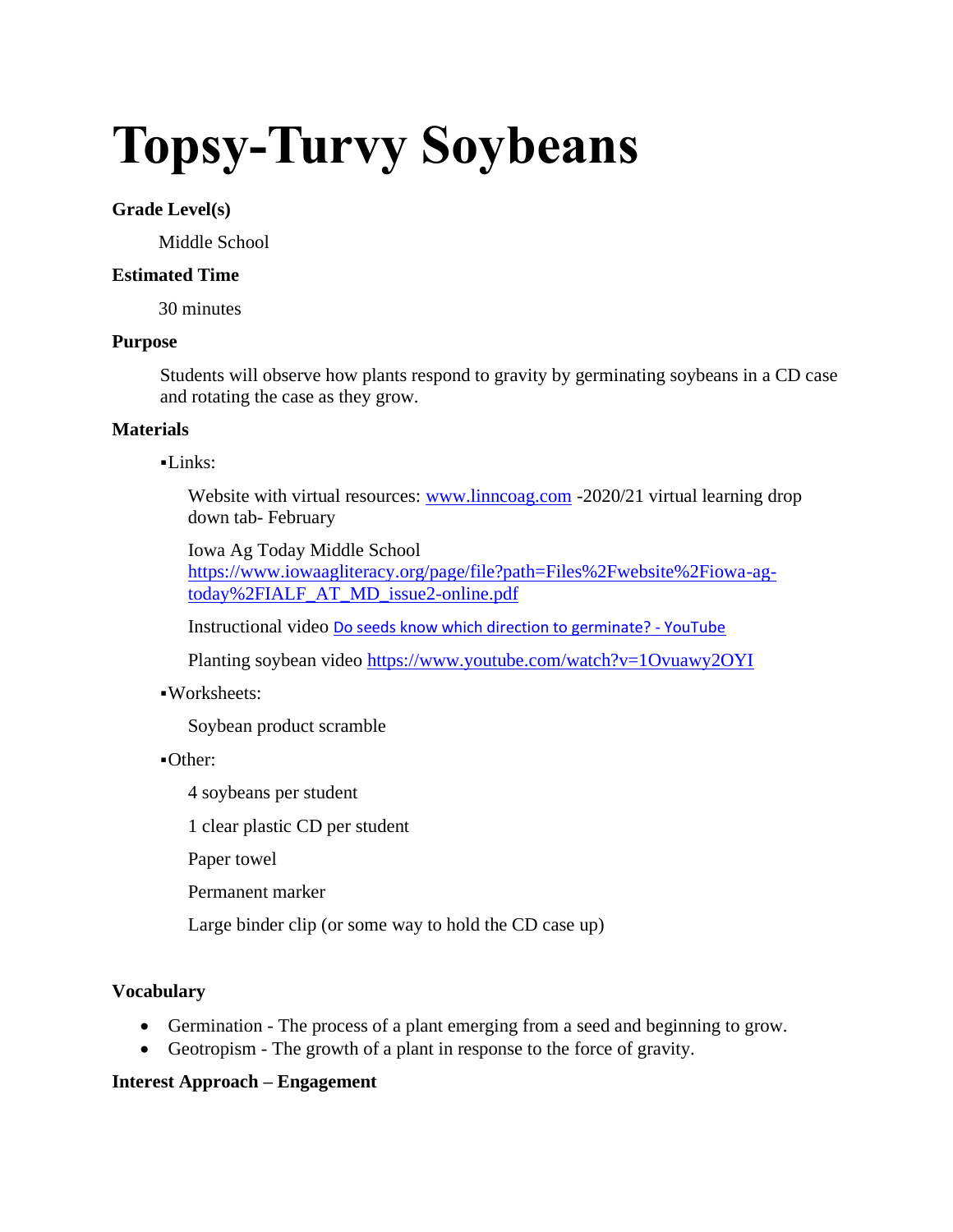Watch the planting soybean YouTube video above to learn how soybeans are planted.

- How do the soybean seeds know which way to grow?
- Do you think the planter puts the seeds into the ground in an upright position?
- Could the soybean germinate down instead of up towards the sun?

Fun facts about soybeans:

- The soybean or bean is a species of legume native to East Asia, widely grown for its edible bean which has numerous uses.
- Soybeans are used to feed livestock, make biodiesel, and processed into many food and household products.
- Iowa is the top soybean producing state in the country.

#### **Background - Agricultural Connections**

You might not know it, but plants are able to sense their environment and respond appropriately. One of the key parameters that every plant must respond to is the direction of gravity: stems go up (opposite to the pull of gravity) and roots go down (in the same direction as the force of gravity).

By sensing the gravity, plants can turn sideways, upside down, etc. Scientists first theorized that the plant could tell by the warmth of the plant soil but now we know that they sense gravity and automatically know where down is and grow upwards. This is a crucial skill for the plant because they need to grow upwards and get their leaves out of the soil so they can reach the sunlight and grow. Even though it seems easy to understand that plants sense gravity, the actual mechanisms inside the plant roots are quite complicated. Statocytes are a kind of cell that surrounds the rootlet tips. Inside those Statocytes, the statoliths act as a motion sensor. Movements of these small bodies allow the roots to understand the direction of gravity.

#### **Procedures**

1. Watch the instructional video, link provided above.

2. Cut the paper towel or blotting paper so it fits inside the CD case.

Moisten the paper towel and lay it in the case.

3. Evenly place four soybeans on the paper towel. Orient the soybeans in at least two different directions (note the direction of bean's hilum).

4. Close the CD case so that the beans are held snugly. Tape the case shut.

5. Using a marker, number the soybeans 1,2,3,4 on the outside of the case.

6. Set the CD case in an upright position. Attach a binder clip to the bottom to help keep the case upright.

7. Keep the paper towel moist. As the seeds begin to sprout, note the direction in which the roots and stems are growing. Does the direction the seed is turned affect the direction of growth?